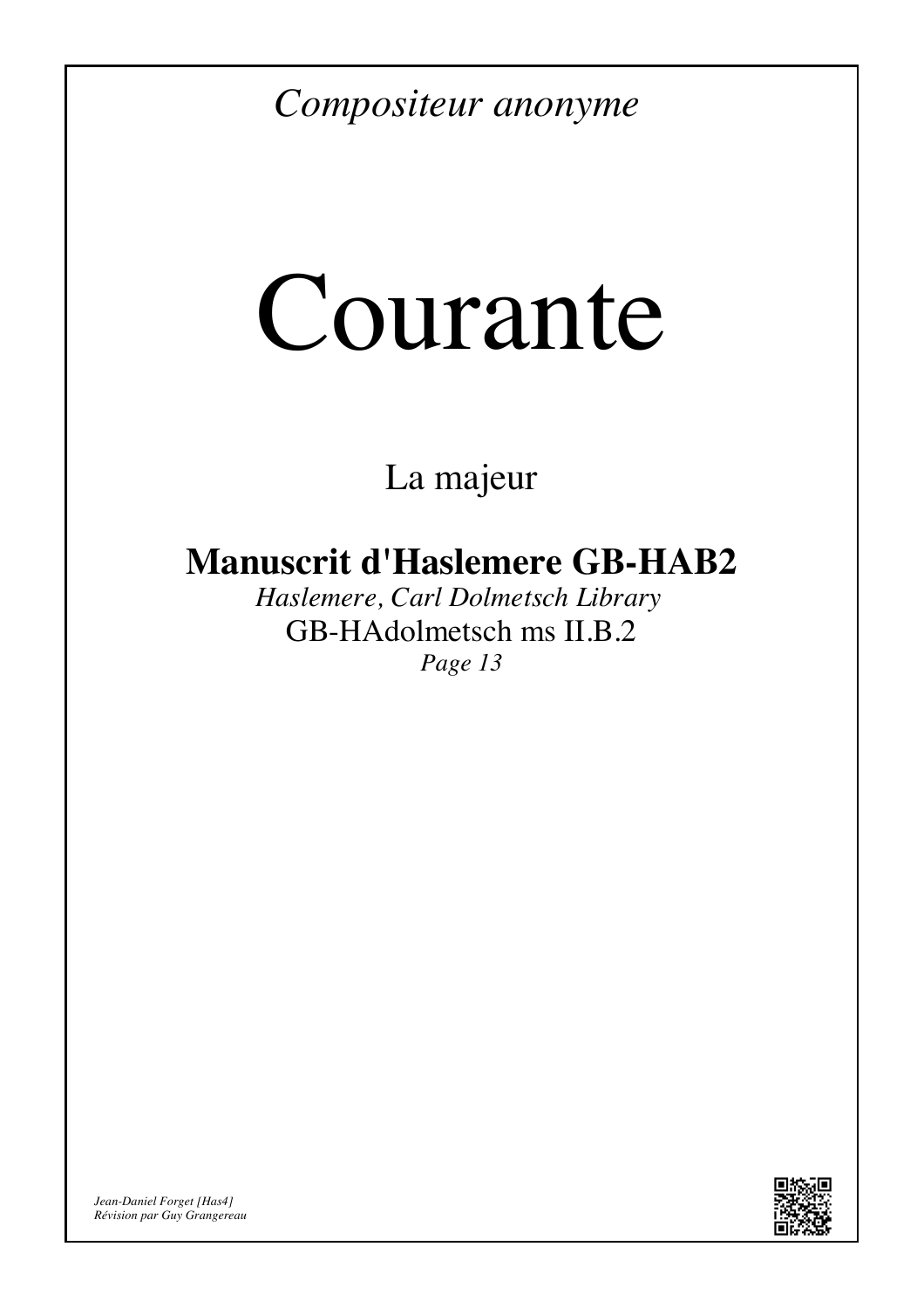### Courante













1. The bass is below the previous note in.original tablature - Tablature originale : la basse est sous la note précédente.

#### Ms. Haslemere GB-HAB2, Compositeur anonyme, Courante, en La majeur. [Has4] Page 1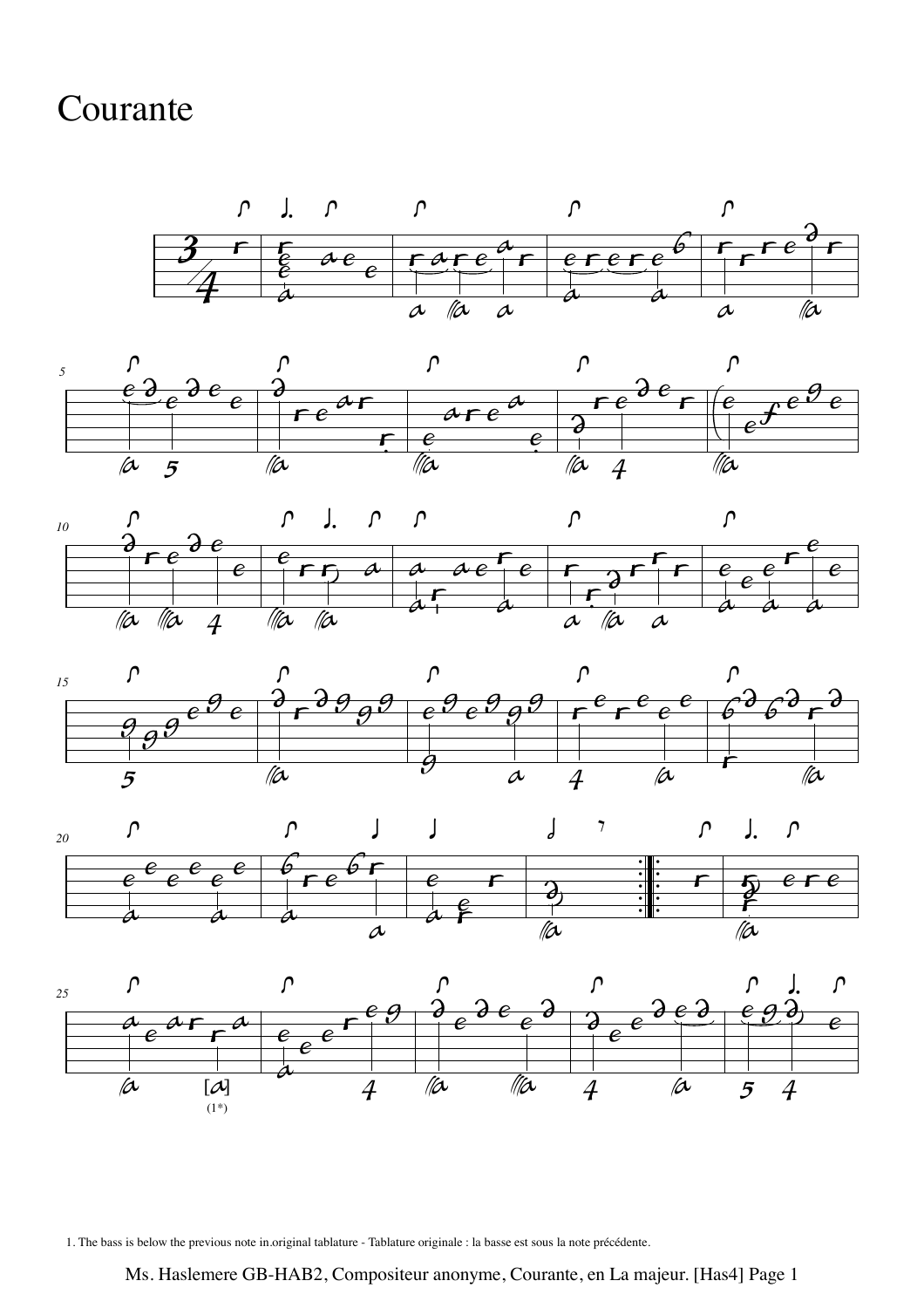







1. A (a on course 3) and slur absent in original tablature - Tablature originale : La (a sur le 3e chœur) et la liaison est absente.

2. Slur not in original tablature - Liaison absente de la tablature originale.

3. F-sharp (e on course 2) in original tablature - Tablature originale : Fa dièse (e sur le canto) et la liaison est absente.